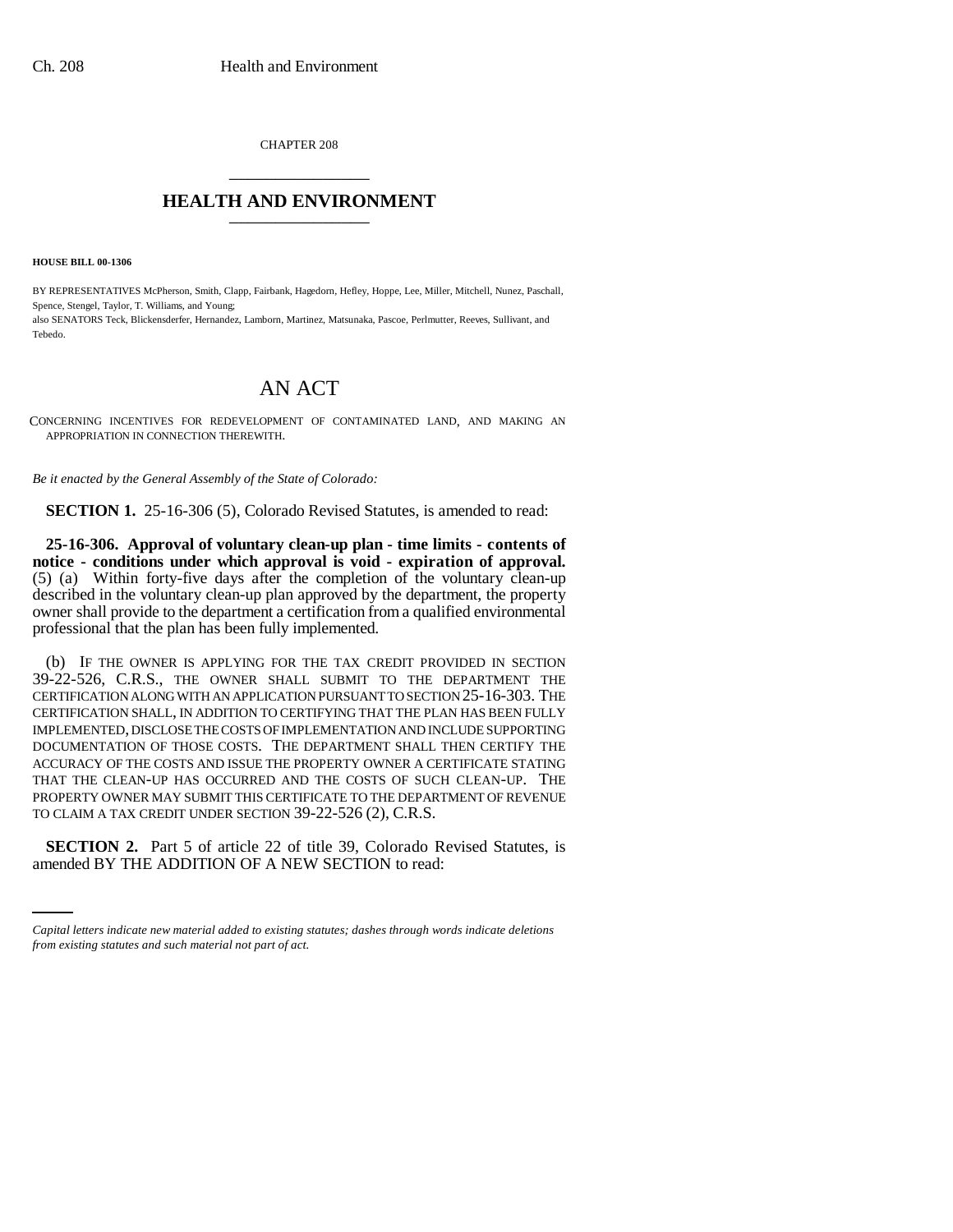**39-22-526. Credit for redevelopment of contaminated land - repeal.** (1) FOR TAX YEARS 2000 TO 2005, THERE SHALL BE ALLOWED TO ANY PERSON WHO MEETS THE FOLLOWING REQUIREMENTS A CREDIT AGAINST THE INCOME TAXES IMPOSED BY THIS ARTICLE FOR ANY APPROVED ENVIRONMENTAL REMEDIATION FOR THE PURPOSE OF REDEVELOPMENT:

(a) THE PROPERTY WHERE THE ENVIRONMENTAL REMEDIATION TAKES PLACE AND WHICH IS PROPOSED FOR REDEVELOPMENT MUST BE LOCATED WITHIN A MUNICIPALITY THAT HAS A POPULATION OF TEN THOUSAND OR MORE PERSONS.

(b) THE PERSON SEEKING THE CREDIT MUST POSSESS A CERTIFICATE ISSUED BY THE COLORADO DEPARTMENT OF PUBLIC HEALTH AND ENVIRONMENT PURSUANT TO SECTION 25-16-306 (5), C.R.S.

(2) THE TAX CREDIT ALLOWED UNDER THIS SECTION SHALL NOT EXCEED FIFTY PERCENT OF THE FIRST ONE HUNDRED THOUSAND DOLLARS EXPENDED FOR THE APPROVED REMEDIATION, THIRTY PERCENT OF THE NEXT ONE HUNDRED THOUSAND DOLLARS EXPENDED FOR THE APPROVED REMEDIATION AND TWENTY PERCENT OF THE NEXT ONE HUNDRED THOUSAND DOLLARS EXPENDED FOR THE APPROVED REMEDIATION. UNDER NO CIRCUMSTANCES SHALL A TAX CREDIT BE ALLOWED FOR EXPENDITURES EXCEEDING THREE HUNDRED THOUSAND DOLLARS ON ANY INDIVIDUAL PROJECT.

(3) IF THE CREDIT ALLOWED BY THIS SECTION EXCEEDS THE TAX OTHERWISE DUE, THE EXCESS MAY BE CARRIED FORWARD AND SHALL BE CLAIMED ON THE EARLIEST POSSIBLE SUBSEQUENT TAX RETURN FOR A PERIOD NOT TO EXCEED FIVE YEARS.

(4) THIS SECTION IS REPEALED, EFFECTIVE DECEMBER 31, 2010.

**SECTION 3.** 25-16-104.6 (2) (b), Colorado Revised Statutes, is amended, and the said 25-16-104.6 (2) is further amended BY THE ADDITION OF THE FOLLOWING NEW PARAGRAPHS, to read:

**25-16-104.6. Fund established - administration - revenue sources - use.** (2) The general assembly may appropriate up to two and one-half percent of the moneys in the hazardous substance response fund for the department's costs of administration and its costs of collection of fees or civil penalties pursuant to section 25-16-104.5. In addition, the department is authorized, subject to appropriation by the general assembly, to use the moneys in the fund for the following purposes:

(b) To supply such state matching funds as may be needed to perform response actions at any site on the national priority list established WHERE ACTION IS BEING TAKEN pursuant to the federal act;

(e) TO PROVIDE SUCH STATE MATCHING FUNDS AS MAY BE NEEDED TO PERFORM REMEDIATION ACTIVITIES AT SITES SUBJECT TO REMEDIATION UNDER THE FEDERAL "WATER POLLUTION CONTROL ACT", 33 U.S.C. SEC. 1251 ET SEQ., WHERE SUCH REMEDIATION ACTIVITIES WOULD KEEP THE SITE FROM BEING ADDED TO THE NATIONAL PRIORITIES LIST ESTABLISHED PURSUANT TO THE FEDERAL ACT;